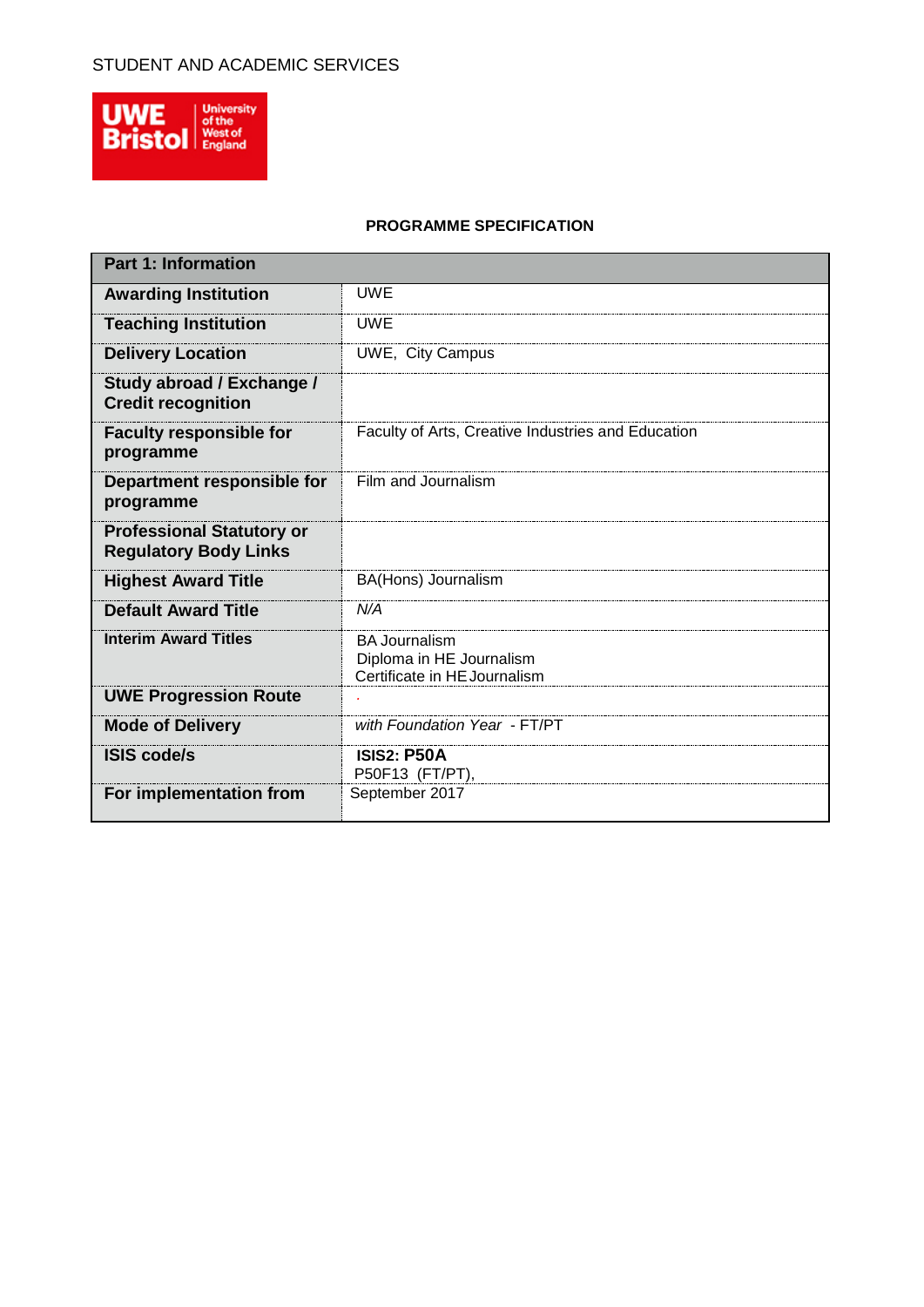#### **Part 2: Educational Aims of the Programme**

#### Overall Aim

The overall aim is to enable students to develop skills, knowledge and understanding in journalism across all media platforms, alongside an understanding of the local and global political, economic and media contexts in which journalists work. Its utility to students will stem from a fully immersed engagement with up to date production technologies combined with writing and production skills ensuring graduates of this programme are employable across a range of communication industries in the public and private sector.

The award complies fully with guidelines issued by the Broadcast Journalism Training Council, and the modules and award structure reflect the commitment to achieving professional standards as detailed by the industry, alongside academic and theoretical perspectives designed to produce reflective practitioners.

Level 0 consists of four year-long 30 credit modules in which the main focus is on the acquisition both of appropriate academic skills and of an awareness of the relevance to their future pathway in English, English with Writing, English and History, English and English Language, History, English Language and Linguistics, Creative and Professional Writing, Media and Cultural Production, Film Studies, Film Studies and Literature, Liberal Arts, Journalism, Journalism and Public Relations, or Media and Journalism. **Academic Skills in Arts and Humanities (**UPCNA7**-30-0)** will act as a "spine" to the year, supporting the other three modules through a variety of assessment methods, including a reflective journal. Students will be encouraged to develop as reflective learners and to understand the importance of the UWE graduate attributes. The teaching methods are designed to engage students and develop their core skills and confidence.

**Programme requirements for the purposes of the Higher Education Achievement Record (HEAR)** Students on the programme develop industry-standard news production skills across a variety of

platforms using the latest equipment. The develop skills in the sourcing, interrogation, editing and dissemination of material in print and on radio, TV and online. They are also challenged to achieve academic skills in the critical analysis of texts and research methodologies. They gain an understanding of different ideas about the role of journalism in society, its history and potential future pathways. The modules ensure a breadth of knowledge to support students in their future career aspirations.

#### **Regulations**

Approved to [University Regulations and Procedures](http://www1.uwe.ac.uk/students/academicadvice/assessments/regulationsandprocedures.aspx)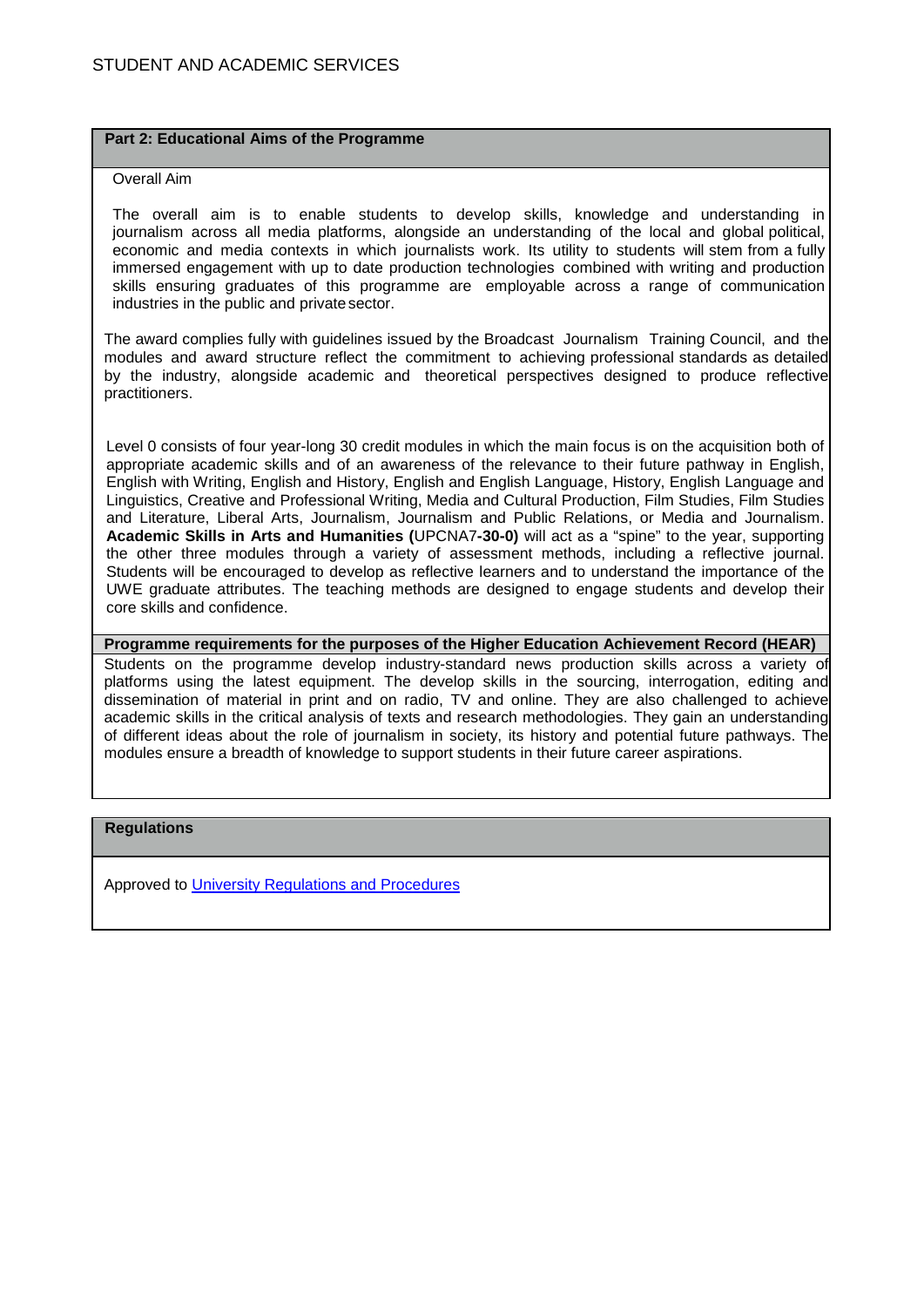**Part 3: Learning Outcomes of the Programme**

|                                                                                                                                                                                                                                                             | JABALG-30-1  | JABAKA-30-1 | JABAJJ-30-1 | JABN6A-30-1 | JABAJL-30-2 | JABAJM-30-2 | JABN4T-30-2               | JABAKB-30-2 | JABPMH-30-3 | JABN4S-30-3  | JABN67-30-3  | JABN69-30-3               | JABN6B-30-3               | JABN68-30-3  | JABPMG-30-3 |
|-------------------------------------------------------------------------------------------------------------------------------------------------------------------------------------------------------------------------------------------------------------|--------------|-------------|-------------|-------------|-------------|-------------|---------------------------|-------------|-------------|--------------|--------------|---------------------------|---------------------------|--------------|-------------|
| <b>Learning Outcomes:</b>                                                                                                                                                                                                                                   |              |             |             |             |             |             |                           |             |             |              |              |                           |                           |              |             |
| A) Knowledge and understanding of:                                                                                                                                                                                                                          |              |             |             |             |             |             |                           |             |             |              |              |                           |                           |              |             |
| To enable students to develop skills, knowledge and understanding in digital<br>journalism across print, screen and web platforms reflecting its converged,<br>multiplatform delivery.                                                                      |              | X           | X           |             |             | Х           |                           |             | Х           | X            | X            | X                         | $\boldsymbol{\mathsf{x}}$ |              |             |
| To enable to students to originate and develop story ideas, drawing from<br>traditional and novel news agendas and showing due sensitivity to what the<br>audience might expect.                                                                            |              |             |             |             |             | X           | $\boldsymbol{\mathsf{x}}$ | X           | X           | $\mathsf{x}$ | $\mathsf{x}$ |                           | X                         | $\mathsf{x}$ |             |
| (B) Intellectual Skills                                                                                                                                                                                                                                     |              |             |             |             |             |             |                           |             |             |              |              |                           |                           |              |             |
| To establish a critical approach to both the practice and study of journalism                                                                                                                                                                               |              |             |             | X           |             |             | Χ                         |             |             |              | Χ            | X                         | X                         |              | X           |
| To develop students' understanding of the political economy and organisation of<br>journalistic practice and news operations within the broader context of the media<br>industries                                                                          |              |             | X           | X           |             |             | X                         |             |             |              | X            | $\boldsymbol{\mathsf{x}}$ | X                         |              | X           |
| (C) Subject/Professional/Practical Skills                                                                                                                                                                                                                   |              |             |             |             |             |             |                           |             |             |              |              |                           |                           |              |             |
| To equip students with practical journalistic production skills including knowledge<br>of writing, subbing or reversioning copy for different news organisations,<br>audiences, platforms and purposes                                                      | $\mathsf{x}$ | X           | X           |             | X           | X           |                           |             | Х           | X            | X            | $\boldsymbol{\mathsf{x}}$ | X                         | Х            |             |
| To enable students to inform their journalism practice with a critical<br>understanding of standard frameworks established in law, industry regulation,<br>professional guidelines and ethical concerns in different national and international<br>contexts | $\mathbf{x}$ | $\sf X$     | X           | X           | X           | X           |                           | $\times$    | X           | $\mathsf{X}$ | X            |                           |                           | X            |             |
| To give students the opportunity to gain professional experience of multimedia<br>journalism through work placement within the industry                                                                                                                     |              |             |             |             |             |             |                           |             | X           | X            |              |                           |                           |              |             |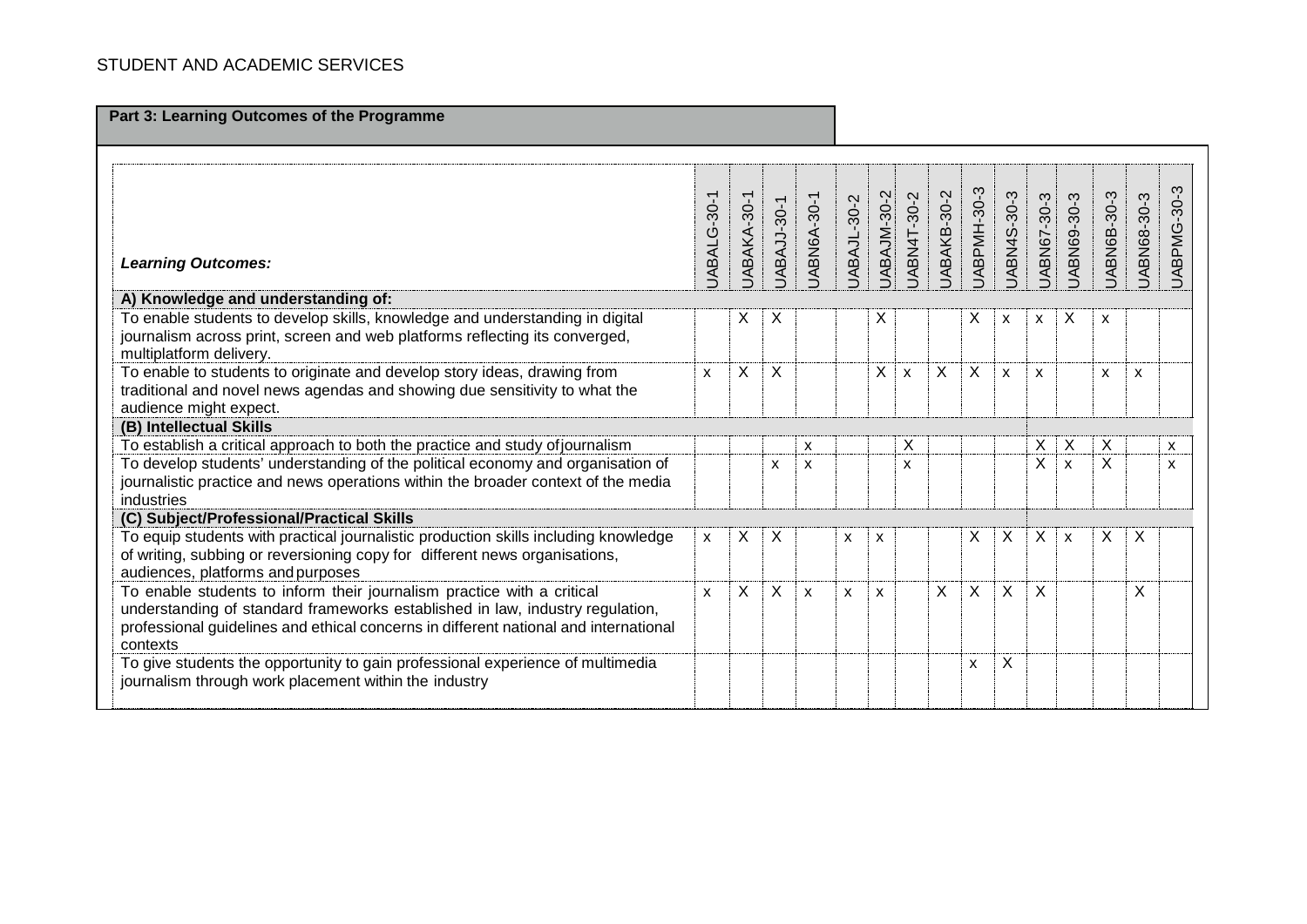| Part 3: Learning Outcomes of the Programme                                                                                          |                                        |                                                    |            |             |            |                   |            |             |                           |                           |            |            |             |             |                       |
|-------------------------------------------------------------------------------------------------------------------------------------|----------------------------------------|----------------------------------------------------|------------|-------------|------------|-------------------|------------|-------------|---------------------------|---------------------------|------------|------------|-------------|-------------|-----------------------|
| <b>Learning Outcomes:</b>                                                                                                           | $\overline{\phantom{0}}$<br>JABALG-30- | $\overline{\phantom{0}}$<br>$-30-$<br><b>ABAKA</b> | ABAJJ-30-1 | JABN6A-30-1 | ABAJL-30-2 | <b>ABAJM-30-2</b> | ABN4T-30-2 | JABAKB-30-2 | ABPMH-30-3                | ABN4S-30-3                | ABN67-30-3 | ABN69-30-3 | JABN6B-30-3 | JABN68-30-3 | က<br>$30 -$<br>ABPMG- |
| (D) Transferable skills and other attributes                                                                                        |                                        |                                                    |            |             |            |                   |            |             |                           |                           |            |            |             |             |                       |
| To develop students' ability to pursue complex tasks in an independent and<br>self-disciplined manner across multiple disciplines   |                                        | X                                                  | X          |             |            |                   |            |             | $\boldsymbol{\mathsf{x}}$ | $\boldsymbol{\mathsf{x}}$ | X          | X          | X           |             |                       |
| To prepare students for future careers which require a high level of analytical and<br>communication skills                         |                                        | X                                                  | X          |             |            |                   |            | X           | X                         | X                         | X          | X          | X           | Χ           |                       |
| To recognise issues relating to employment and self-employment in relation to<br>current, and changing, industry/professional needs |                                        |                                                    | X          |             |            |                   |            |             | X                         | $\mathsf{x}$              | X          |            | X           | X           |                       |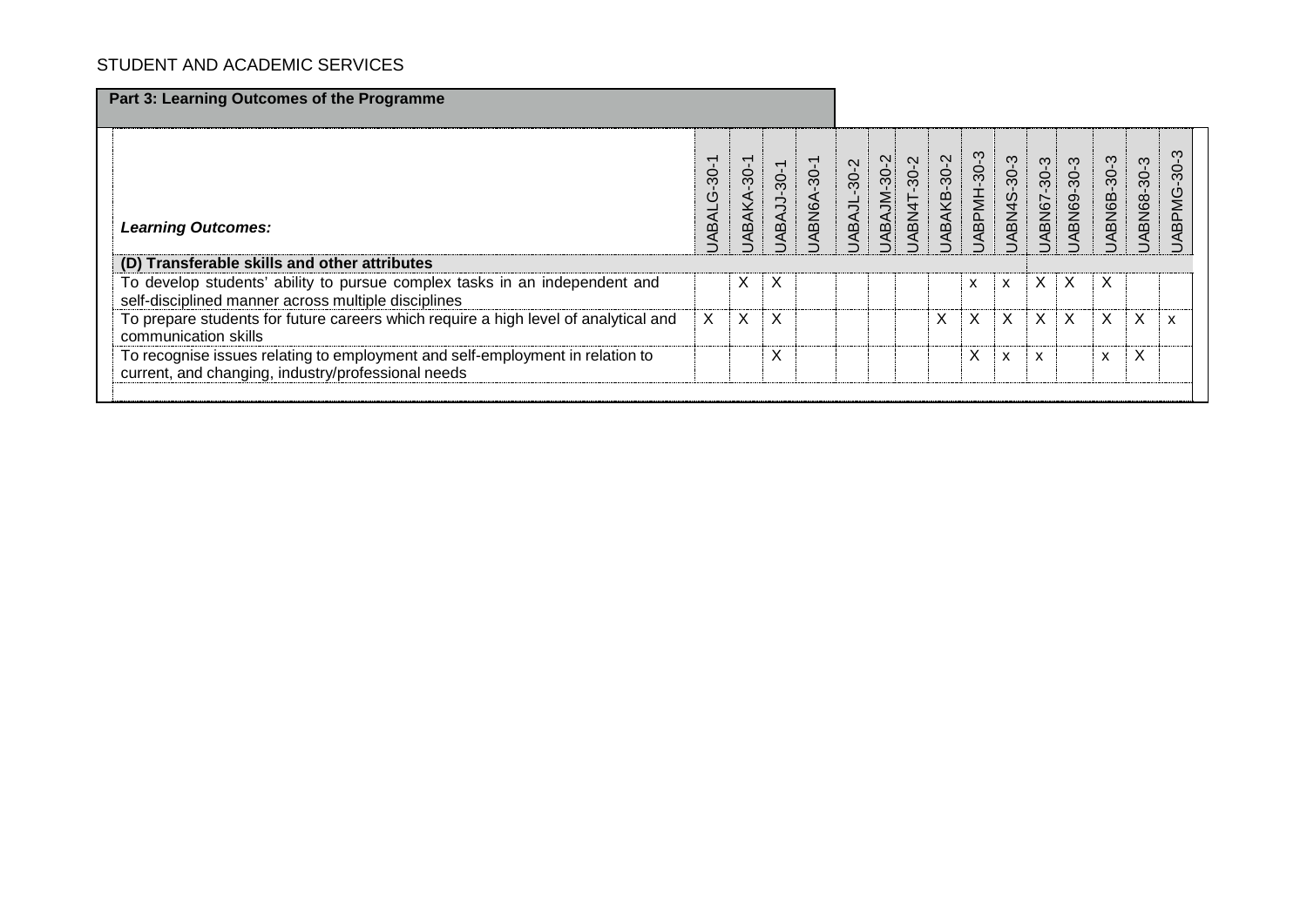### **Part 4: Programme Structure**

 $\overline{a}$ 

This structure diagram demonstrates the student journey from Entry through to Graduation for a typical **full time student**, including: level and credit requirements interim award requirements

module diet, including compulsory and optional modules

| <b>ENTRY</b> |         | <b>Compulsory Modules</b>                              | <b>Optional Modules</b> | Interim Awards                                  |
|--------------|---------|--------------------------------------------------------|-------------------------|-------------------------------------------------|
|              |         | <b>UPCNA7-30-0</b><br>Academic Skills for Arts         | None                    | 120 credits at Level 0                          |
|              |         | and Humanities                                         |                         | Successful completion of<br>all level 0 modules |
|              |         | <b>UPCNA8-30-0</b><br><b>Bristol, Arts and Culture</b> |                         | required to permit<br>progression to level 1.   |
|              | $\circ$ |                                                        |                         |                                                 |
|              | Level   | <b>UPCNA9-30-0</b><br>Thoughts, ideas and myths:       |                         |                                                 |
|              |         | past, present and future                               |                         |                                                 |
|              |         | UPCNAE-30-0<br><b>Extended Project</b>                 |                         |                                                 |
|              |         |                                                        |                         |                                                 |

|                                  | <b>Compulsory Modules</b>                                                                                                                                                 | <b>Optional Modules</b> | Interim Awards                                                                                                |
|----------------------------------|---------------------------------------------------------------------------------------------------------------------------------------------------------------------------|-------------------------|---------------------------------------------------------------------------------------------------------------|
|                                  | UABALG-30-1                                                                                                                                                               | None                    | Cert HE Journalism                                                                                            |
|                                  | Newsgathering                                                                                                                                                             |                         |                                                                                                               |
| $\overline{\phantom{0}}$<br>evel | UABAKA-30-1<br>Civic Journalism<br>UABAJJ-30-1<br>Introduction to Broadcast<br>Journalism<br><b>UABN6A-30-1</b><br>Introduction to Journalism<br>and Public Communication |                         | Credit Requirements: 240<br>credits<br>At least 100 credits at level<br>1 or above.<br>120 credits at level 0 |

|                 | <b>Compulsory Modules</b>                                                                                                                                       | <b>Optional Modules</b> | Interim Awards                                                                                                                                                 |
|-----------------|-----------------------------------------------------------------------------------------------------------------------------------------------------------------|-------------------------|----------------------------------------------------------------------------------------------------------------------------------------------------------------|
|                 | UABAJL-30-2                                                                                                                                                     |                         | DipHE Journalism                                                                                                                                               |
|                 | Broadcast Journalism 1                                                                                                                                          | <b>None</b>             |                                                                                                                                                                |
| $\sim$<br>Level | UABAJM-30-2<br>Broadcast Journalism 2<br><b>UABN4T-30-2</b><br>Researching Journalism<br>and Public Communication<br>UABAKB-30-2<br>Media Regulation and<br>Law |                         | Credit requirements: 360<br>credits<br>At least 100 credits at level<br>2 or above.<br>At least 120 credits at level<br>1 or above.<br>120 credits at level 0. |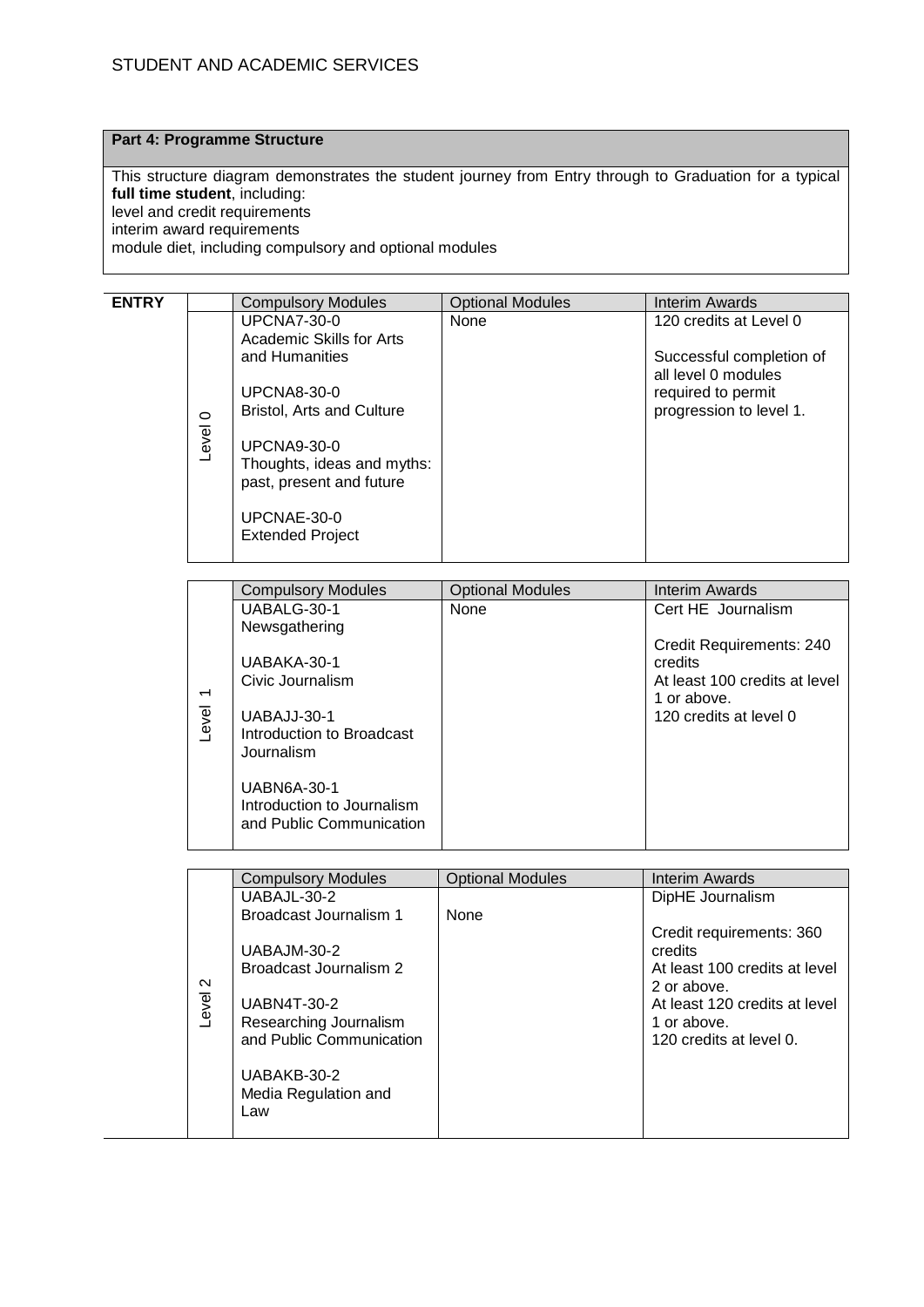|              | <b>Compulsory Modules</b>          | <b>Optional Modules</b>                                                                        | <b>Interim Awards</b>                                                                                                                                                                                          |  |  |
|--------------|------------------------------------|------------------------------------------------------------------------------------------------|----------------------------------------------------------------------------------------------------------------------------------------------------------------------------------------------------------------|--|--|
|              | UABPMH-30-3<br>Advanced Broadcast  | UABN67-30-3<br><b>Final Year Project</b>                                                       | <b>BA Journalism</b>                                                                                                                                                                                           |  |  |
|              | Journalism 1                       | Excluded from taking with<br>Journalism Dissertation                                           | Credit requirements: 420<br>credits<br>At least 60 credits at level                                                                                                                                            |  |  |
|              | <b>UABN4S-30-3</b>                 | UABN69-30-3                                                                                    | 3 or above.                                                                                                                                                                                                    |  |  |
|              | Advanced Broadcast<br>Journalism 2 | Activism and the Media                                                                         | At least 100 credits at level<br>2 or above.                                                                                                                                                                   |  |  |
|              |                                    | <b>UABN6B-30-3</b>                                                                             | At least 140 credits at level                                                                                                                                                                                  |  |  |
| က            |                                    | Journalism Innovations                                                                         | 1 or above.<br>120 credits at level 0.                                                                                                                                                                         |  |  |
| <b>Jevel</b> |                                    | UABN68-30-3<br><b>Advanced Feature Writing</b>                                                 | <b>Target Award:</b>                                                                                                                                                                                           |  |  |
|              |                                    |                                                                                                | BA(Hons) Journalism                                                                                                                                                                                            |  |  |
|              |                                    | UABPMG-30-3<br>Journalism Dissertation<br>Excluded from being taken<br>with Final Year Project | Credit requirements: 480<br>credits<br>At least 100 credits at level<br>3 or above.<br>At least 100 credits at level<br>2 or above.<br>At least 140 credits at level<br>1 or above.<br>120 credits at level 0. |  |  |

### **GRADUATION**

#### **Part time:**

The following structure diagram demonstrates the student journey from Entry through to Graduation for a typical **part time student.**

Y1

UPCNA7-30-0 Academic Skills for Arts and Humanities UPCNA8-30-0 Bristol, Arts and Culture

Y2

UPCNA9-30-0 Thoughts, ideas and myths: past, present and future UPCNAE-30-0 Extended Project

**Interim Awards: None** 

 Y3 UABALG-30-1 Newsgathering UABAKA-30-1 Civic Journalism

Interim Awards: None

Y4 UABAJJ-30-1 Introduction to Broadcast Journalism UABN6A-30-1 Introduction to Journalism and Public Communication

Interim Award: Credit requirements 120 – Cert HE Journalism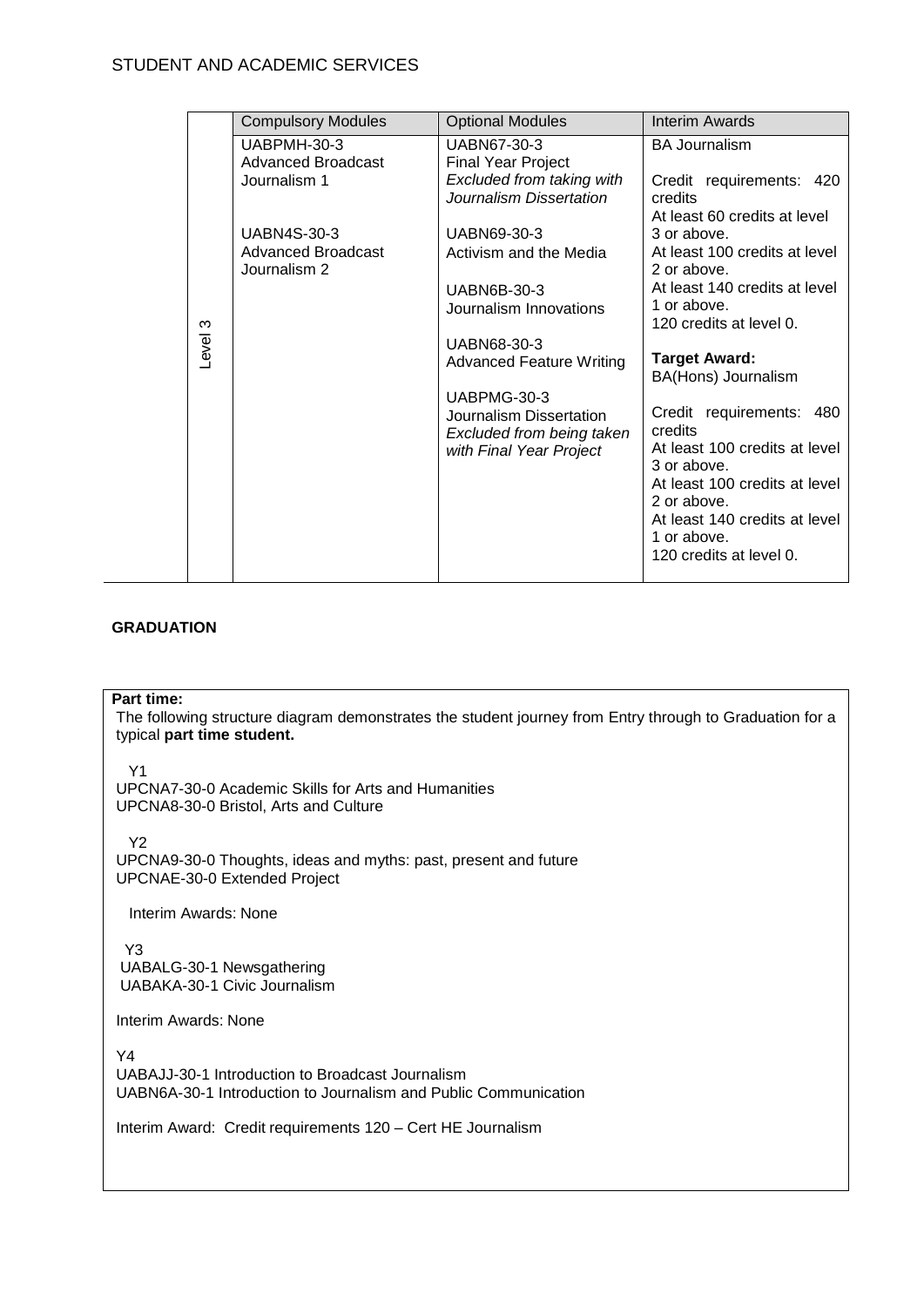Y5 UABAJL-30-2 Broadcast Journalism 1 UABAJM-30-2 Broadcast Journalism 2

Interim Award: None

Y6

UABN4T-30-2 Researching Journalism and Public Communication UABAKB-30-2 Media Regulation and Law

Interim Awards: Credit requirements 240 – Dip HE Journalism

Y7 UABPMH-30-3 Advanced Broadcast Journalism 1 UABN4S-30-3Advanced Broadcast Journalism 2

Interim Award: None

Y8

Optional Modules: UABN67-30-3 Final Year Project \* UABN69-30-3 Activism and the Media UABN6B-30-3 Journalism Innovations UABN68-30-3 Advanced Feature Writing UABPMG-30-3 Journalism Dissertation\*

*\*Excluded combinations*

Interim Awards: Credit requirements– 300 - BA Journalism

Highest Target - Credit requirements– 360 - BA (Hons) Journalism

|                               | <b>Compulsory Modules</b>                                                                                                          | <b>Optional Modules</b> | <b>Awards</b>                                                                                                              |
|-------------------------------|------------------------------------------------------------------------------------------------------------------------------------|-------------------------|----------------------------------------------------------------------------------------------------------------------------|
| $\bullet$                     | Y1<br>UPCNA7-30-0 Academic Skills for<br>Arts and Humanities<br>UPCNA8-30-0 Bristol, Arts and<br>Culture                           |                         | 120 credits at Level 0<br>Successful completion<br>of all level 0 modules<br>required to permit<br>progression to level 1. |
| Level                         | Y <sub>2</sub><br>UPCNA9-30-0 Thoughts, ideas and<br>myths: past, present and future<br><b>UPCNAE-30-0 Extended Project</b>        |                         |                                                                                                                            |
|                               | Y <sub>3</sub><br>UABALG-30-1 Newsgathering<br>UABAKA-30-1 Civic Journalism                                                        |                         | Cert HE Journalism<br><b>Credit Requirements:</b><br>240 credits<br>At least 100 credits at                                |
| $\blacktriangledown$<br>Level | Y4<br>UABAJJ-30-1 Introduction to<br>Broadcast Journalism<br>UABN6A-30-1 Introduction to<br>Journalism and Public<br>Communication |                         | level 1 or above.<br>120 credits at level 0                                                                                |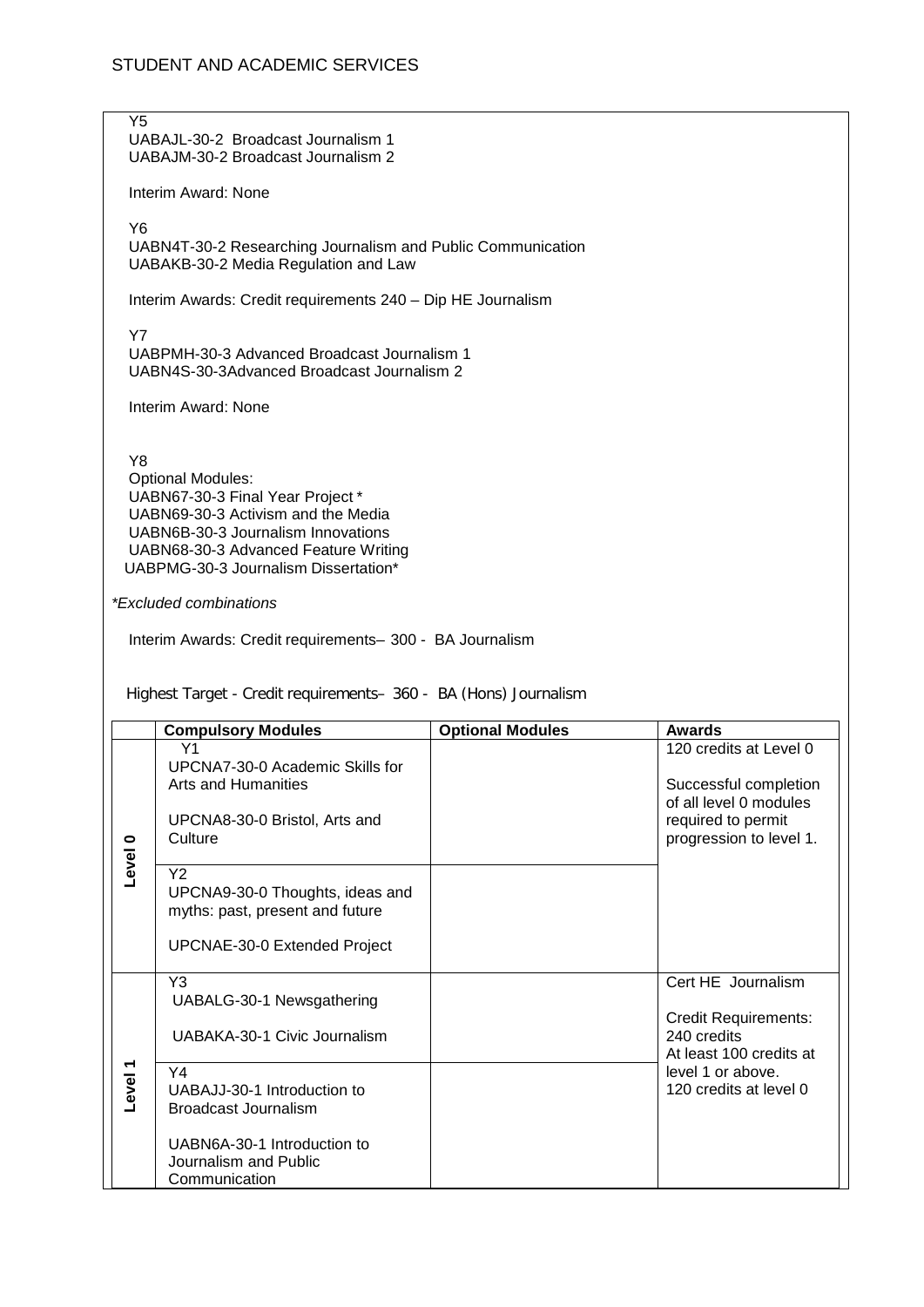| Level <sub>2</sub> | Y5<br>UABAJL-30-2 Broadcast<br>Journalism 1<br>UABAJM-30-2 Broadcast<br>Journalism 2<br>Y6<br>UABN4T-30-2 Researching<br>Journalism and Public<br>Communication<br>UABAKB-30-2 Media Regulation<br>and Law |                                                                                                                                                                                                                                                | <b>DipHE</b><br>Journalism<br>Credit requirements:<br>360 credits<br>At least 100 credits at<br>level 2 or above.<br>At least 120 credits at<br>level 1 or above.<br>120 credits at level 0.                                                                                                                                                                                                                                                                                                                 |
|--------------------|------------------------------------------------------------------------------------------------------------------------------------------------------------------------------------------------------------|------------------------------------------------------------------------------------------------------------------------------------------------------------------------------------------------------------------------------------------------|--------------------------------------------------------------------------------------------------------------------------------------------------------------------------------------------------------------------------------------------------------------------------------------------------------------------------------------------------------------------------------------------------------------------------------------------------------------------------------------------------------------|
| Level 3            | Y7<br>UABPMH-30-3 Advanced<br>Broadcast Journalism 1<br>UABN4S-30-3 Advanced<br>Broadcast Journalism 2<br>Y8                                                                                               | UABN67-30-3 Final Year<br>Project*<br>UABN69-30-3 Activism and<br>the Media<br>UABN6B-30-3 Journalism<br>Innovations<br>UABN68-30-3 Advanced<br><b>Feature Writing</b><br>UABPMG-30-3<br>Journalism<br>Dissertation*<br>*Excluded combinations | <b>BA Journalism</b><br>Credit<br>requirements:<br>420 credits<br>At least 60 credits at<br>level 3 or above.<br>At least 100 credits at<br>level 2 or above.<br>At least 140 credits at<br>level 1 or above.<br>120 credits at level 0.<br><b>Target Award:</b><br>BA(Hons) Journalism<br>requirements:<br>Credit<br>480 credits<br>At least 100 credits at<br>level 3 or above.<br>At least 100 credits at<br>level 2 or above.<br>At least 140 credits at<br>level 1 or above.<br>120 credits at level 0. |

## **Part 5: Entry Requirements**

The University's Standard Entry Requirements apply with the following additions:

All students will be interviewed on application.

Tariff points as appropriate for the year of entry - up to date requirements are available through the [courses database.](http://www1.uwe.ac.uk/whatcanistudy/courses)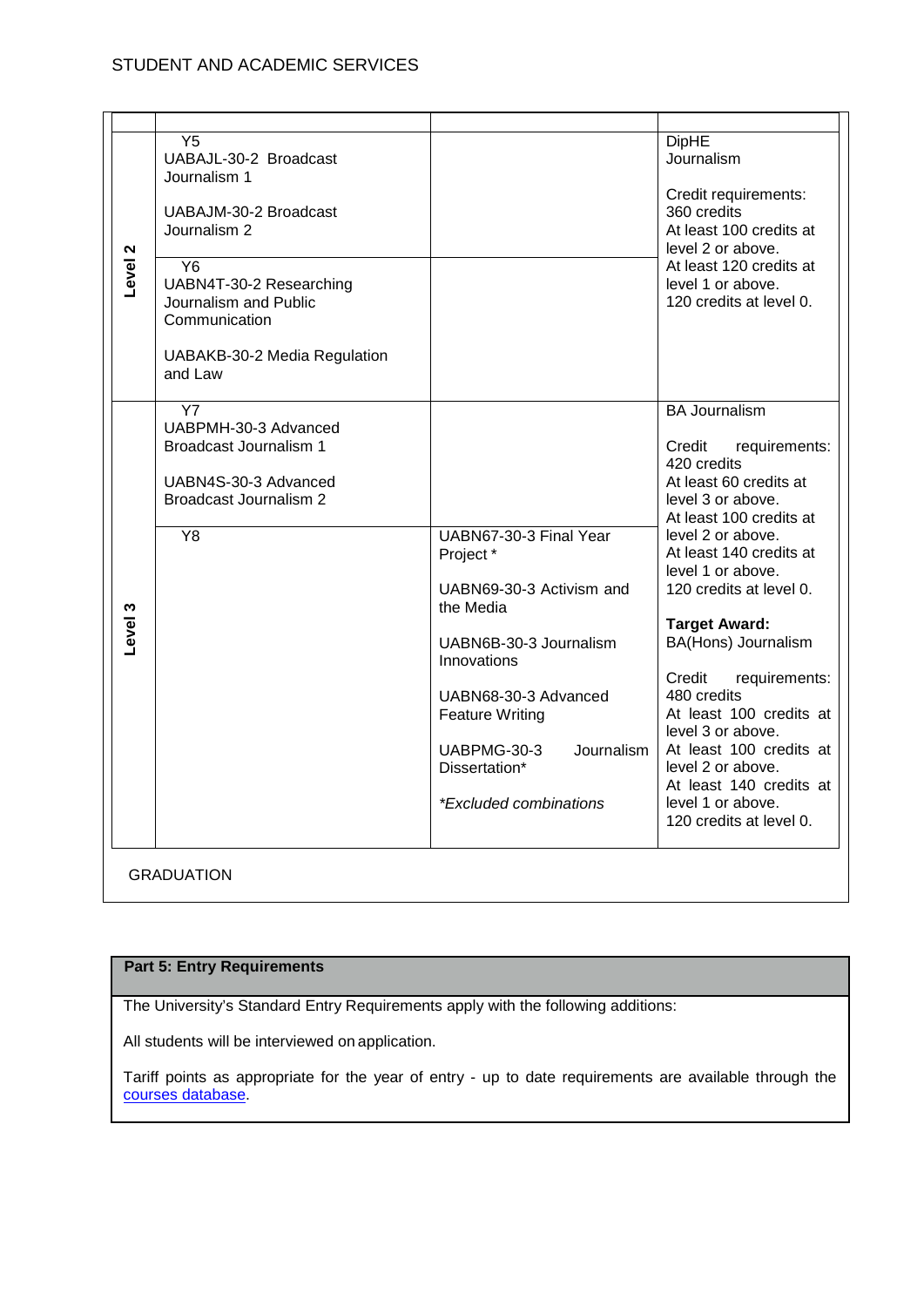| <b>Part 6: Reference Points and Benchmarks</b>                                                                                                                                                                                                                                                                                                                                                                                                                                                                                                                                                                                                                                                               |     |
|--------------------------------------------------------------------------------------------------------------------------------------------------------------------------------------------------------------------------------------------------------------------------------------------------------------------------------------------------------------------------------------------------------------------------------------------------------------------------------------------------------------------------------------------------------------------------------------------------------------------------------------------------------------------------------------------------------------|-----|
| <b>QAA UK Quality Code for HE</b><br>-Framework for higher education qualifications (FHEQ)<br>-Subject benchmark statements<br>-Qualification characteristics for Foundation degrees<br><b>Strategy 2020</b>                                                                                                                                                                                                                                                                                                                                                                                                                                                                                                 |     |
| <b>University policies</b>                                                                                                                                                                                                                                                                                                                                                                                                                                                                                                                                                                                                                                                                                   |     |
| Staff research and professional expertise: All members of the Journalism teaching team are engaged in<br>research or professional practice and engage with a wide range of professional contacts and published<br>work to inform the academic content of this programme.                                                                                                                                                                                                                                                                                                                                                                                                                                     |     |
| Employer interaction/feedback: Staff are actively involved in their own practice and knowledge<br>exchange activities with partnerships across a broad range of commercial and non-commercial<br>organisations within the fields of journalism, media and the creative industries. We have also drawn on<br>advice from our industry contacts in the development of this programme                                                                                                                                                                                                                                                                                                                           |     |
| Two recent reports spell out the need for graduates with the skills we will develop in this programme:<br>"The Fuse. Igniting High Growth for Creative, Digital and Information Technology Industries in the UK",<br>Council for Industry and Higher Education (CIHE), September 2010.<br>(http://www.cihe.co.uk/wp-content/themes/cihe/document.php?file=1009TheFuse.pdf)<br>contains<br>following key points:                                                                                                                                                                                                                                                                                              | the |
| The technology and content industries currently contribute £102 billion in gross value added to<br>the UK economy. Reportedly 80% of the US's productivity advantage over the UK is derived from better<br>use of digital technology.<br>Over 2.5 million employees and freelancers work in the content and technology industries in the<br>UK. The growth in the number of people working in technology occupations has run at twice the UK<br>average over the past eight years and forecast employment growth to 2018 is four times the UK average.<br>UK Higher Education must enable a broader range of mature students to retrain for Creative,<br>Digital and IT industries and fill its skills gaps. |     |
| Accordingly, the programme has been designed with those recommendations and guidance<br>statements at the forefront of the curriculum. The programme has been designed in consultation with<br>the BJTC and representatives from the Journalism sector in Bristol.                                                                                                                                                                                                                                                                                                                                                                                                                                           |     |
| In line with the University's strategy to embed principles of employability at all levels of the<br>curriculum, modules will include live briefs set by partners negotiated through partners such as the<br>BBC, Bristol LMC, Bristol Postetc.                                                                                                                                                                                                                                                                                                                                                                                                                                                               |     |